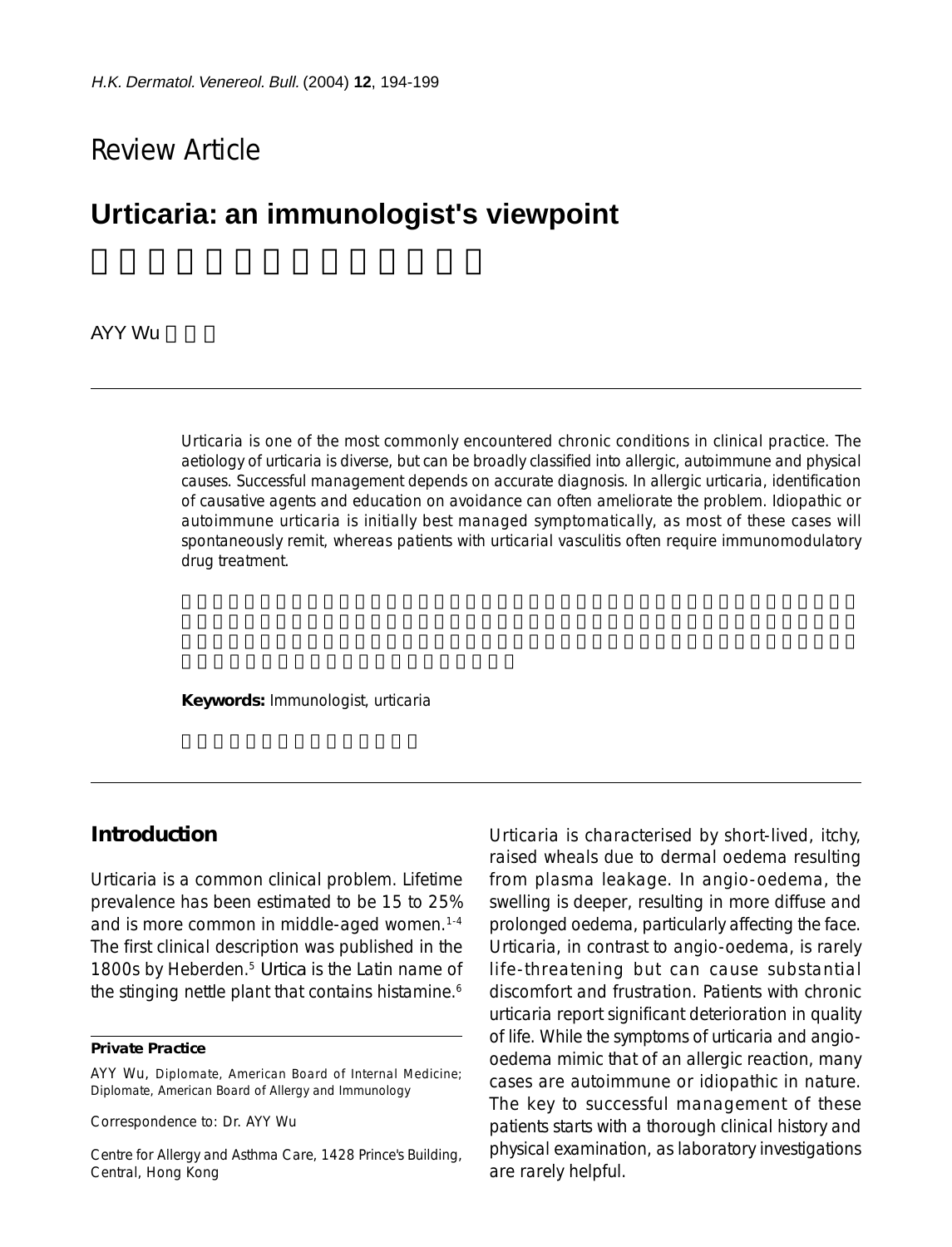## **Allergic urticaria**

A careful history can usually identify allergic causes of urticaria. Reactions to food proteins usually occur within two hours of ingestion. The most common food allergens in children include milk, egg, wheat, soy, peanut and fish. In adults, peanuts, nuts and shellfish are most common. Beware of hidden food allergens that are not obvious, such as the use of shellfish in a soap base and peanut butter as a sauce thickener, as well as cross-contamination during food preparation. Other co-factors such as exercise and alcohol can bring out an allergic reaction that would otherwise not occur, and this is especially common in wheat allergy. Food additives can also cause urticaria, usually in patients with pre-existing chronic urticaria. Tartrazine, metabisulphite, sodium nitrite, sodium nitrate, aspartame, BHA, BHT, methylparaben, sodium benzoate and monosodium glutamate have all been implicated. These ingredients can be found in many preserved foods, sauces, drugs and health supplements. It has been estimated that about 5% of chronic urticaria is caused by food additive allergy. Likewise, drugs such as aspirin and other cyclooxygenase 1 inhibitors can also exacerbate preexisting chronic urticaria in a substantial proportion of patients. Similarly, contact urticaria can occur with topical medications, soaps, cosmetics, toiletries, lotions, creams, detergents, fabric softeners, hair dyes, and nail products. Diagnosis can be confirmed with skin prick tests, patch tests or challenge. Treatment is by strict avoidance.

## **Physical urticaria**

Another common cause of urticaria is physical stimuli. Physical urticaria accounts for 20 to 30% of chronic urticaria. It might be the predominant cause of the problem or one of several factors in chronic urticaria. Common types of physical urticaria include dermatographism, cholinergic urticaria, local heat urticaria, cold urticaria, delaypressure urticaria, vibratory urticaria, solar urticaria, aquagenic urticaria and exerciseinduced anaphylaxis.

In symptomatic dermatographism, wheals occur several minutes after the skin is scratched, and might last up to 30 minutes. Irritation from clothes or leaning against hard objects can elicit such a reaction. Sometimes, the reaction might be delayed by several hours, and can last for hours or days. Patients with delay-pressure urticaria frequently complain of pain and burning in addition to itch, and some cases are associated with arthralgia.

Cholinergic urticaria presents as distinctive punctate lesions surrounded by large flares. Symptoms are usually precipitated by a rise in core temperature such as during exercise and hot baths. The lesions are intensely itchy and might coalesce to form large areas of erythema. Systemic symptoms such as bronchospasm and hypotension might occasionally occur. This condition needs to be distinguished from local heat urticaria, in which urticaria is localised to the area where heat is applied. It should also be differentiated from exercise-induced anaphylaxis (EIA), in which exercise, not the rise in body temperature, is the trigger. In EIA, urticaria is an early manifestation, which is usually followed by systemic symptoms of anaphylaxis. It has been estimated that about half of EIA patients might be food-allergic.<sup>7</sup> It is therefore important to ascertain the circumstances surrounding each anaphylactic episode, especially foods that have been ingested prior to these episodes.

Diagnosis of physical urticaria is by challenge. A well-defined amount of pressure can be applied to the skin by a dermographometer to diagnose dermatographism and delay-pressure urticaria.8 An intradermal methacholine skin test can be used to confirm cholinergic urticaria but is only positive in 30% of such patients.<sup>9</sup> In exercise-induced anaphylaxis, skin prick test to foods can be used to identify possible food allergies. Diagnosis can be confirmed by exercise challenge.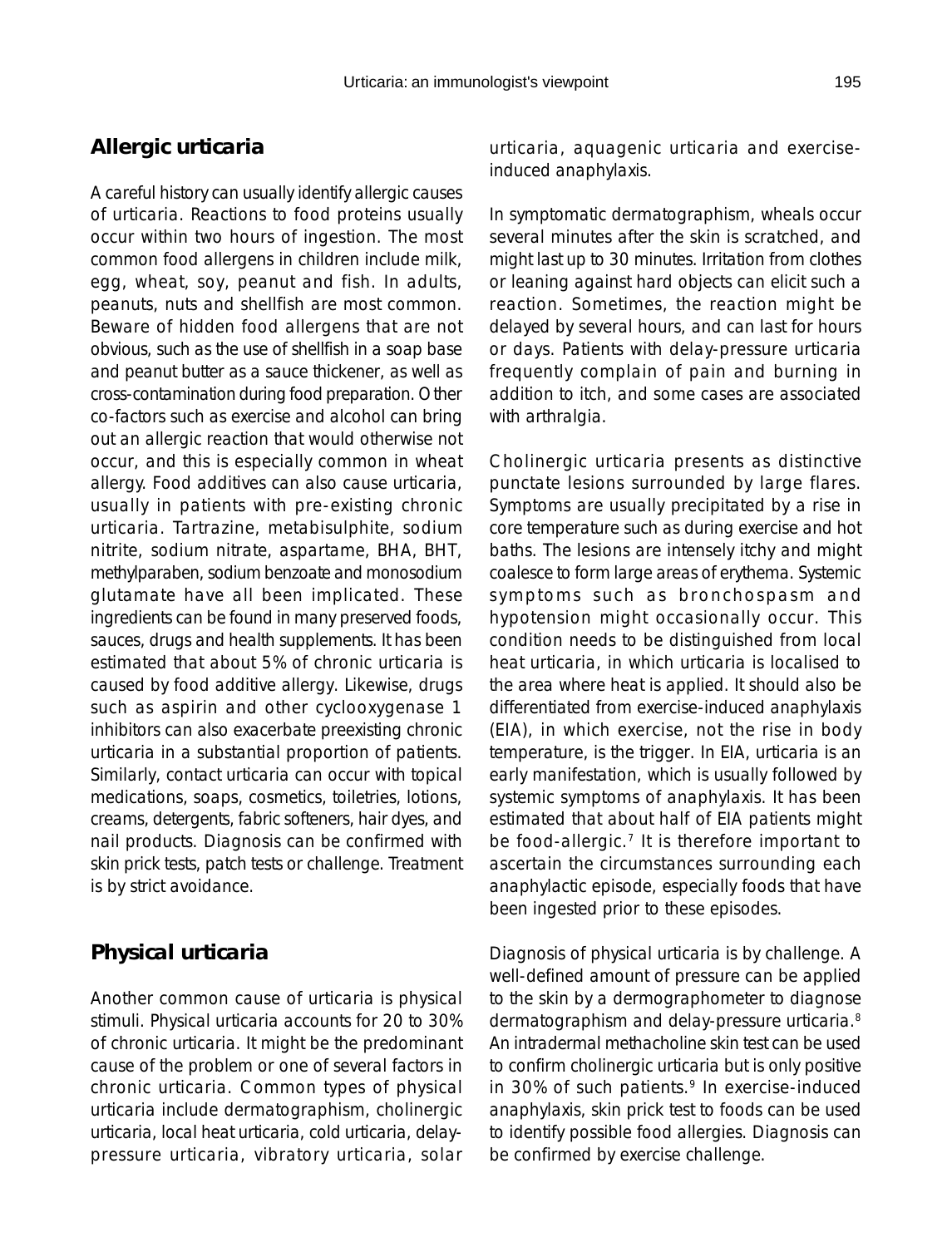#### **Autoimmune urticaria**

The first indication that a substantial proportion (about 40%) of chronic idiopathic urticaria cases are autoimmune in nature came from an observation that autologous serum that was reinjected into normal-appearing skin could cause a localised wheal-and-flare response during disease activity but not during remission.10 Subsequently, antibodies against the high affinity IgE receptor FcεRI were found in 38% of patients with chronic urticaria, and these antibodies can cause complement-dependent histamine release from mast cells and basophils.11,12 There is a strong genetic predisposition for autoimmune urticaria, with a strikingly increased frequency of HLA-DRB1\*04 (DR4) and its associated allele DQB1\*0302 (DQ8) in patients with chronic idiopathic urticaria compared with a healthy control population.13 Chronic urticaria is also significantly associated with autoimmune thyroid diseases and other autoimmune diseases.14,15 In the author's series of 89 consecutive patients with chronic urticaria, 21 (23.6%) had anti-thyroid microsomal antibodies, of which eight also had anti-thyroglobulin antibodies. Three of these 21 patients was subsequently found to have subclinical hyperthyroidism. Two received radioiodine and the urticaria has also resolved afterwards. Twelve patients (13.5%) had antinuclear antibody (ANA) titre  $>1:40$ , of which two also had antibodies against extractable nuclear antigens (ENA) and one had antibody against double-stranded DNA (dsDNA). None of these patients have exhibited other symptoms of connective tissue disease so far.

### **Urticarial vasculitis**

Another form of urticaria that must be considered is urticarial vasculitis (UV). As a variant of leucocytoclastic vasculitis, UV can be a localised or systemic process, and if extensive might lead to hypocomplementemic urticarial vasculitis (HUV). Many patients with UV have features of systemic autoimmune diseases such as SLE. The prevalence of this disorder in patients with chronic urticaria is about 5%.16 UV is suspected if the urticarial lesions last for longer than 24 hours and resolve with purpura or hyperpigmentation. The urticaria might be painful or tender in addition to being pruritic. The diagnosis is confirmed by skin biopsy, which often shows leukocytoclasia and fibrinoid deposits within the venules. Immunohistochemistry reveals the presence of immunoglobulin and C3 deposition in the vessels of 70% of cases.17 In severe cases where hypocomplementemia is present, patients might also present with angiooedema, glomerulonephritis, arthralgia, uveitis, episcleritis, abdominal pain, obstructive lung disease and neurological symptoms. As opposed to SLE, patients with HUV do not have antibodies against dsDNA or ENA, although 50% have ANA.18 The levels of complement components C3 and C4 might range from normal to undetectable, but C1q is always severely depressed. UV is most likely caused by immune complex deposition, and hepatitis B and hepatitis C viruses can cause the formation of such immune complexes.

### **Management**

When dealing with patients with urticaria, the value of a careful history cannot be overemphasised. The temporal relationship between the onset of urticaria and the introduction of new foods, medications and skin care products should be noted. Immediate-type allergic reactions to food and drugs usually occur within two hours of ingestion, and often within minutes. Hidden food and drug ingredients might be difficult to elucidate; a drug tablet often contains dozens of "inactive ingredients" including colouring, binders, stabilisers and preservatives. Patients with severe respiratory allergies can also develop urticaria and angio-oedema when exposed to a heavy allergen load. Many patients with hay fever develop urticaria at the height of the pollen season. If the history is suggestive of an allergic cause, skin prick tests or serum specific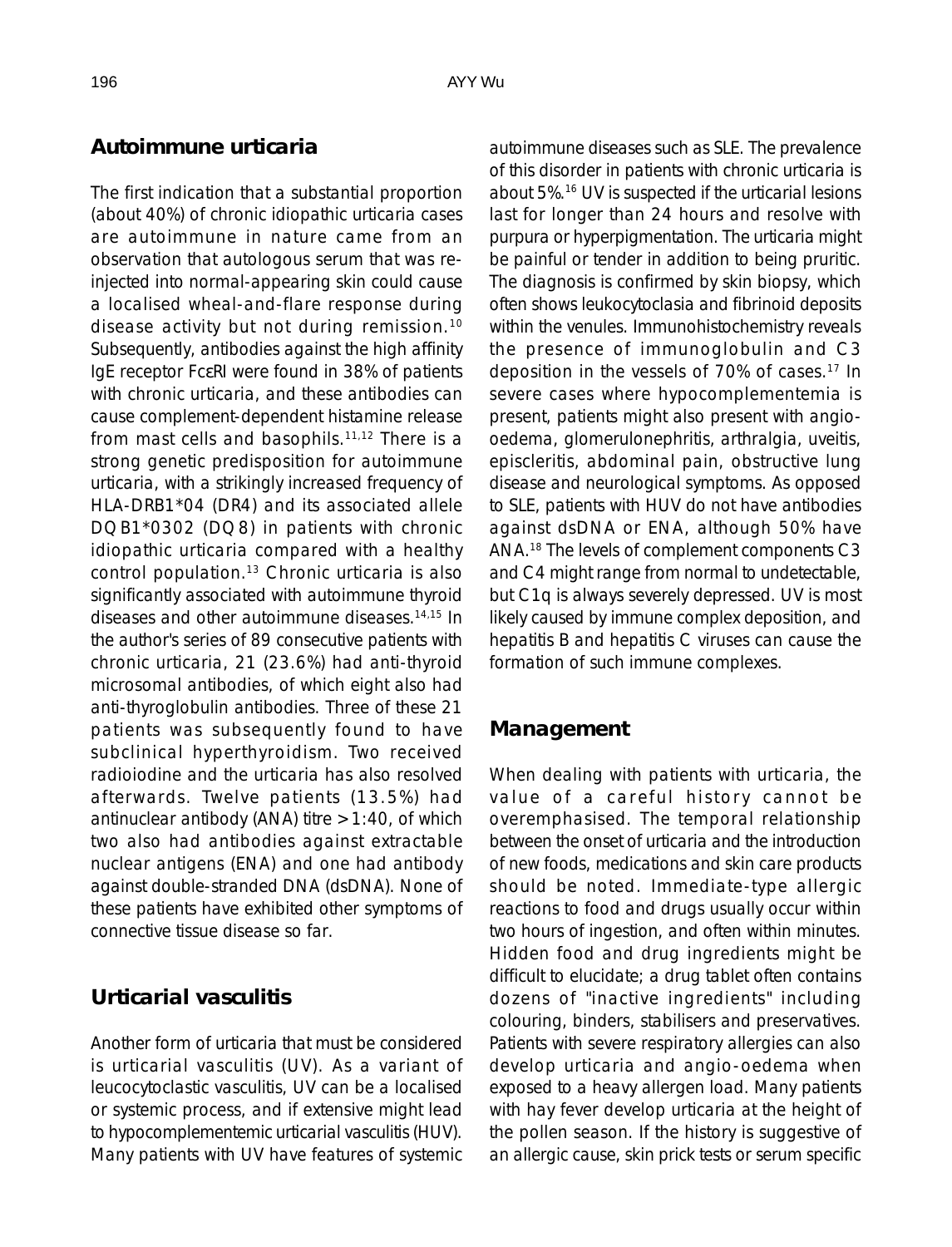IgE tests are indicated. These tests have excellent negative predictive value, but a positive reaction does not necessarily mean that the allergen is to blame. The panel of test allergens should be chosen judiciously based on the history, and the results should ideally be confirmed by challenge unless there is a strong risk of anaphylaxis. Indiscriminate use of "screening panels" will result in numerous false positive reactions and introduce confusion. Patients with active urticaria, dermatographism and those taking antihistamines cannot undergo skin prick testing and would therefore require blood testing. First line treatment of allergic urticaria is avoidance, and patients should be taught how to look out for hidden allergens. In patients with respiratory allergies, especially to unavoidable allergens, desensitisation should be considered.

In the absence of clues pointing to an allergic aetiology, acute urticaria and angio-oedema is often the result of a viral infection. Such infections are often asymptomatic, but can result in very severe urticaria that proves difficult to treat. Such rashes are often unresponsive to antihistamines, and systemic steroid might be needed. It is my practice to start at 0.5 mg/kg/day of prednisolone, and slowly taper over the course of two to three weeks depending on the response. Too rapid a taper often results in rebound. Milder cases can be treated with antihistamines alone, and the rash usually resolves spontaneously after six to twelve weeks. It is not necessary to launch an intensive investigation effort unless the rash persists beyond this period of time.

Patients with daily outbreak of urticaria for more than six weeks have chronic urticaria, and many of these cases are autoimmune in nature. A positive autologous serum skin test (ASST) will give strong support to this diagnosis. However, not all patients with positive ASST have anti-FcεRI antibodies. Baseline blood tests for complete blood count, routine blood chemistry, antinuclear antibodies, anti-thyroid antibodies, total IgE, ESR and C3/C4 level should be done. In patients with anti-thyroid antibodies who have clinical hyperthyroidism, the urticaria often resolves once the condition is treated with radioiodine or carbimazole. In those patients who are euthyroid or hypothyroid, the use of thyroxine is associated with improvement in the rash, although a dose that suppresses TSH to subnormal levels while maintaining the free T4 within the normal range is often needed.

In patients without anti-thyroid antibodies or other signs and symptoms of systemic autoimmunity, antihistamines remain the first line of treatment. The older sedating type of antihistamines often work better in these patients, and the sedation can be an advantage to help them sleep at night. If the patient has daily outbreaks, the drug should be taken every night, and a newer non-sedating antihistamine is taken during the day on an as needed basis. If there is inadequate response to conventional doses, the dose can be doubled; e.g. hydroxyzine 50 mg nocte plus fexofenadine 360 mg mane, as long as the side effects are tolerable. The addition of the anti-allergic compound ketotifen, or an  $H<sub>2</sub>$ -blocker such as famotidine might also be helpful. Patients with severe symptoms not controlled by antihistamines might benefit from immunomodulatory drugs. Cyclosporin A is the only such drug to have been proven effective by a double-blind placebocontrolled study.19 The recommended dose is 4 mg/kg/day in two divided doses, and treatment should be continued for 16 weeks. Anecdotal evidence suggests that hydroxychloroquine, azathioprine, tacrolimus and intravenous immunoglobulins might also be useful. Up to 70% of chronic idiopathic urticaria might remit within one year, but some patients might have the disease for ten years or more.<sup>20,21</sup> Patients suspected of having UV, and patients who respond poorly to standard treatment should have their diagnosis confirmed by skin biopsy and immunofluorescence. UV patients with mild symptoms can be treatment with antihistamines alone, but those with more severe symptoms often require systemic steroid. Patients with hepatitis C infection should consider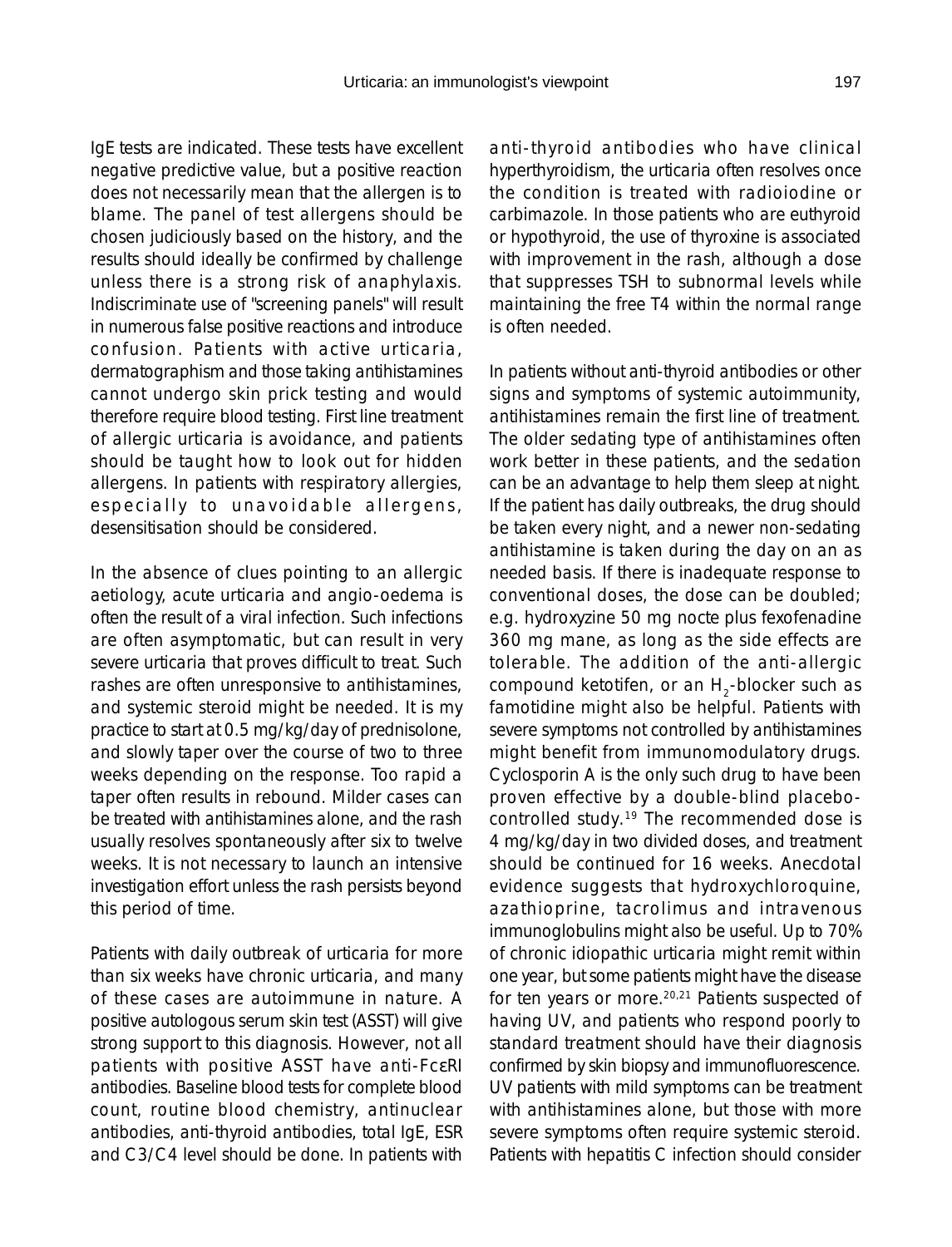interferon- $\alpha$  treatment. Other agents found to be useful include dapsone and colchicine, both of which affect neutrophil function. Patients must be screened for G6PD deficiency before starting dapsone, and there is a risk of severe hypersensitivity syndrome. Colchicine is teratogenic and also has significant gastroinstestinal side effects. Hydroxychloroquine is often useful in those patients with limited cutaneous disease. Azathioprine is a useful steroid-sparing agent, allowing the dose of steroid to be reduced to lessen the adverse effects of chronic use. In patients with HUV, cyclophosphamide, cycosporin A and mycophenolate have been shown to be beneficial, alone or in combination with steroid. Patients with normocomplementemic UV tend to have a good prognosis, with an average duration of three to four years before remission. However, the outcome of patients with HUV seems to be more variable, especially when systemic involvement is present.

### **Conclusion**

It is important to bear in mind that urticaria is a symptom with a variety of different aetiologies. Successful treatment requires the correct identification of the cause of disease. As patients with allergic urticaria run the risk of severe anaphylaxis, the responsible allergen(s) must be identified and avoided. Symptomatic treatment is often sufficient in the majority of chronic urticaria cases; however, if the disease becomes persistent or uncontrollable, immunomodulatory drug treatment might be required.

Urticaria is a common condition attributed to different aetiological factors. Successful treatment requires their identification and if possible avoidance or elimination. Patients with allergic urticaria run the risk of severe anaphylaxis; the responsible allergen(s) must be identified and avoided. Symptomatic treatment is often sufficient in the majority of chronic urticaria cases; however, if the disease becomes persistent or uncontrollable, immunomodulatory drug treatment might be required.

#### **References**

- 1. Sheldon JM, Mathews KP, Lovell RG. The vexing urticaria problem: present concepts of etiology and management. J Allergy 1954;25:525-60.
- 2. Mathews KP. Urticaria and angioedema. J Allergy Clin Immunol 1983;72:1-14.
- 3. Lindelof B, Sigurgeirsson B, Wahlgren CF, Eklund G. Chronic urticaria and cancer: an epidemiological study of 1155 patients. Br J Dermatol 1990;123:453-6.
- 4. Humphreys F, Hunter JA. The characteristics of urticaria in 390 patients. Br J Dermatol 1998;138:635-8.
- 5. Heberden W. Of the nettle rash. Medical Transactions 1772;2:173.
- 6. Beltrani VS. Urticaria and angioedema. Dermatol Clin 1996;14:171-98.
- 7. Wade JP, Liang MH, Sheffer AL. Exercise-induced anaphylaxis: epidemiologic observations. Prog Clin Biol Res 1989;297:175-82.
- 8. Kontou-Fili K, Borici-Mazi R, Kapp A, Matjevic LJ, Mitchel FB. Physical urticaria: classification and diagnostic guidelines. An EAACI position paper. Allergy 1997; 52:504-13.
- 9. Commens CA, Greaves MW. Tests to establish the diagnosis in cholinergic urticaria. Br J Dermatol 1978; 98:47-51.
- 10. Grattan CE, Wallington TB, Warin RP, Kennedy CT, Bradfield JW. A serological mediator in chronic idiopathic urticaria--a clinical, immunological and histological evaluation. Br J Dermatol 1986;114:583-90.
- 11. Fiebiger E, Hammerschmid F, Stingl G, Maurer D. Anti-FcepsilonRIalpha autoantibodies in autoimmunemediated disorders. Identification of a structurefunction relationship. J Clin Invest 1998;101:243-51.
- 12. Hide M, Francis DM, Grattan CE, Hakimi J, Kochan JP, Greaves MW. Autoantibodies against the highaffinity IgE receptor as a cause of histamine release in chronic urticaria. N Engl J Med 1993;328:1599-604.
- 13. O'Donnell BF, O'Neill CM, Francis DM, Niimi N, Barr RM, Barlow RJ, et al. Human leucocyte antigen class II associations in chronic idiopathic urticaria. Br J Dermatol 1999;140:853-8.
- 14. Kikuchi Y, Fann T, Kaplan AP. Antithyroid antibodies in chronic urticaria and angioedema. J Allergy Clin Immunol 2003;112:218.
- 15. Sabroe RA, Seed PT, Francis DM, Barr RM, Black AK, Greaves MW. Chronic idiopathic urticaria: comparison of the clinical features of patients with and without anti-FcepsilonRI or anti-IgE autoantibodies. J Am Acad Dermatol 1999;40:443-50.
- 16. Black AK. Urticarial vasculitis. Clin Dermatol 1999;17: 565-9.
- 17. Sanchez NP, Winkelmann RK, Schroeter AL, Dicken